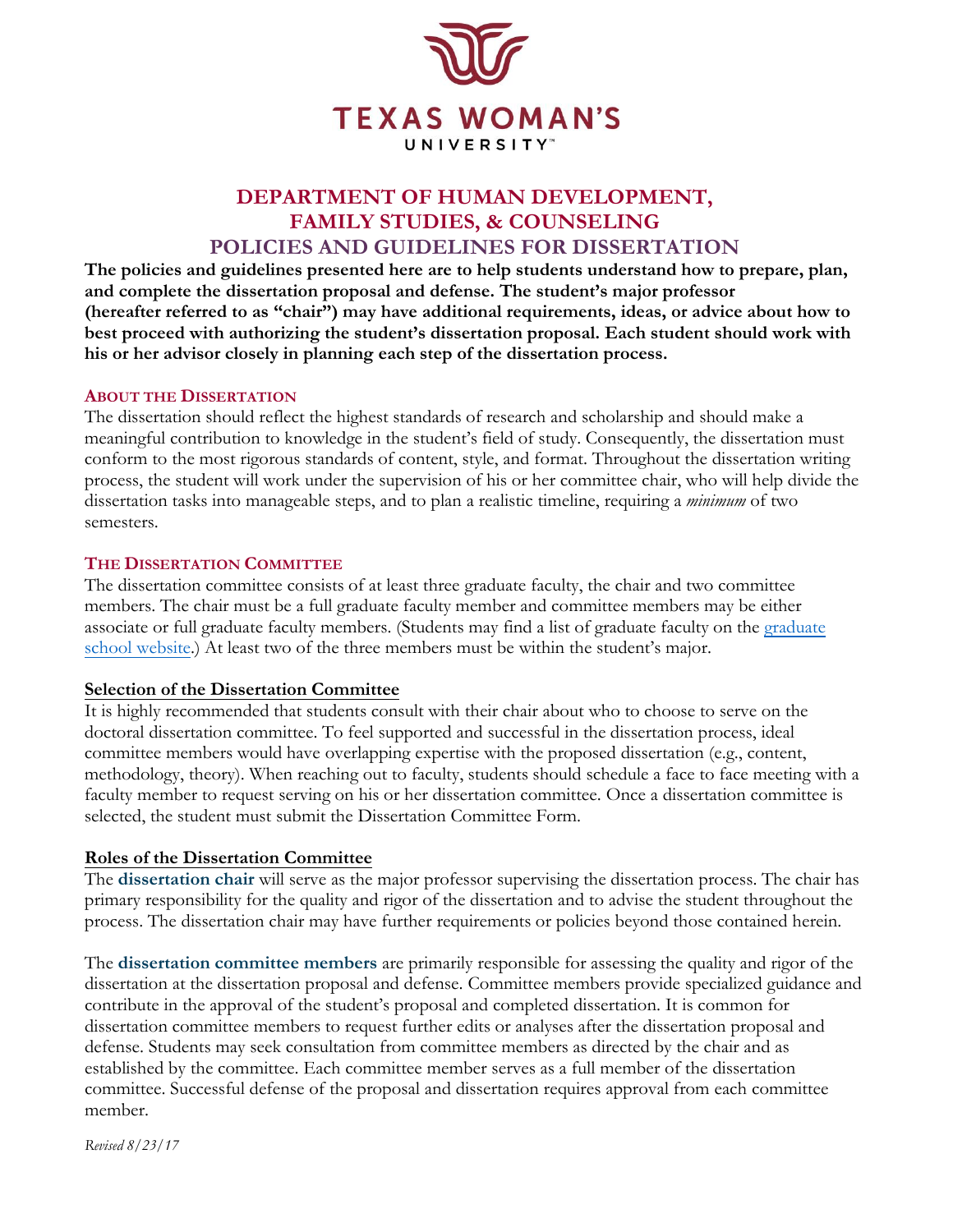## **Changes to Dissertation Committee**

At times it may be necessary to change committee members, including the chair, such as when a committee member retires, relocates to another university, or leaves for medical or other reasons. In these circumstances, students may consult with their dissertation committee and the department chair to select a new committee member. Students must complete the "Change of Committee" form and submit it for approval to the department chair.

## **STUDENT RESPONSIBILITIES**

The student is the author of the dissertation. Under the supervision of the chair, it is the student's responsibility to craft and execute all phases of the research project, including writing, data collection, and analyses. More specifically, the student has the following responsibilities:

- Take personal initiative to move the dissertation project forward in a timely manner towards completion.
- Schedule meetings with the chair, and as directed with the committee members, for mentorship and advising.
- Be intimately familiar with the materials found in the student handbooks and graduate catalog.
- Be aware of and accountable for all deadlines set by the chair, committee, department, graduate school, and university.
- Follow all research ethical codes, policies, and guidelines of the federal government, Texas Woman's University, the Department of Human Development, Family Studies, & Counseling and the student's major field of study.
- Complete his or her own, original work. Students should be familiar with policies on academic dishonesty, plagiarism, falsifying records, and cheating. Plagiarism occurs when a student obtains someone else's work and presents those ideas, words, or results as her or his own work. Misconduct in these areas can result in dismissal from the university.
- Discuss and notify the chair of any extenuating circumstances that may delay timely completion or progress.
- Recognize that the dissertation is an iterative process between the student, chair, and committee that requires many reviews and revisions. As such, it is important to be responsive to feedback and to respect that faculty will often require up to 10 business days to review and respond to manuscript drafts.

### **GRADING INFORMATION**

Students should enroll in FS 6983 during the dissertation proposal process and FS 6993 after successfully completing the dissertation proposal. Students will receive a grade of "PR" (in progress) in FS 6983 until the student has successfully completed the dissertation proposal and "PR" in FS 6993 until the student has successfully completed the dissertation defense, upon which a grade of "CR" (credit received) will be given.

### **FINANCIAL AID INFORMATION**

If the student is accepting Federal Financial Aid, the student must complete additional paperwork beyond the second semester of continual enrollment in either FS 6983 or FS 6993. When repeating either FS 6983 or FS 6993 the third or more times, the student must submit verification to the Financial Aid Office that the student is making progress towards completion. The verification form is available under forms on the graduate school homepage, and must be signed by the student's academic advisor and the department chair.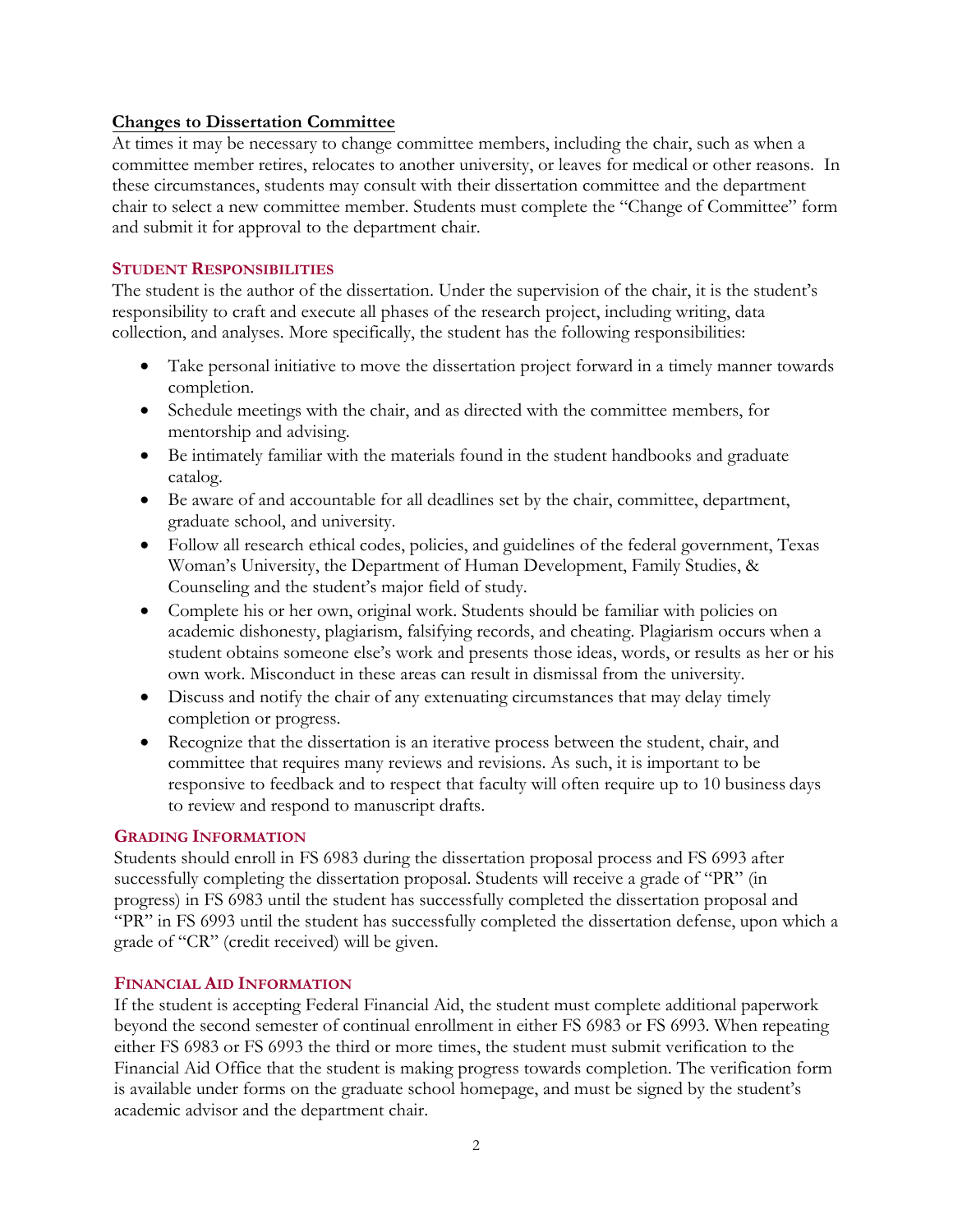## **STUDENT RESOURCE INFORMATION**

The following resources are available to all students during the dissertation process:

- The Write Site is TWU's comprehensive writing center. Students may make appointments for individual writing assistance, attend workshops and seminars related to writing, and access the Online Writing Lab (OWL).
- The Pioneer Center for Student Excellence holds Dissertation Boot Camps every May and December from 9:00AM to 5:00PM Monday through Thursday (4 full days) the week after finals. The Dissertation Boot Camps are designed for students actively writing any part of the dissertation. During these events students can expect to have dedicated time and space for writing, scheduled programming with resource personnel, workshops, and individual consultations with tutors and coaches.
- The Center for Research Design and Analysis (CRDA) assists students with proposal development, data collection, pre-analysis, analysis, results and discussion, and presentation of findings. The CRDA is staffed by statisticians, graduate research assistants, and analysts. They require at least the first meeting be held with the chair present, and may require the chair at subsequent meetings.
- The Senior Graduate Services Analyst in the graduate school is available to assist students with formatting the dissertation document.
- Students who are Texas residents and enrolled in their **final** semester of dissertation may apply for a reduced tuition rate through the graduate school. Students must complete the Request for Reduced Tuition- Code 3 document and submit it to the graduate school prior to enrollment in the final semester.

## **GIFTS AND REMUNERATION**

While students may feel a need to thank their dissertation chair and committees members, students are discouraged from giving gifts. Faculty must follow the highest ethical codes of their field of study and those required by law and university policy. Faculty may not receive gifts from students that could potentially affect the faculty-student relationship or give the perception of undue influence. Therefore, if the student chooses to give a gift to his or her chair or committee member(s) the following policies must be followed:

- No gifts may be given prior to graduation.
- The value of the gift may not be more than \$50.
- The chair or committee member may decline or return the gift if the faculty member determines that it has substantial personal value to the student.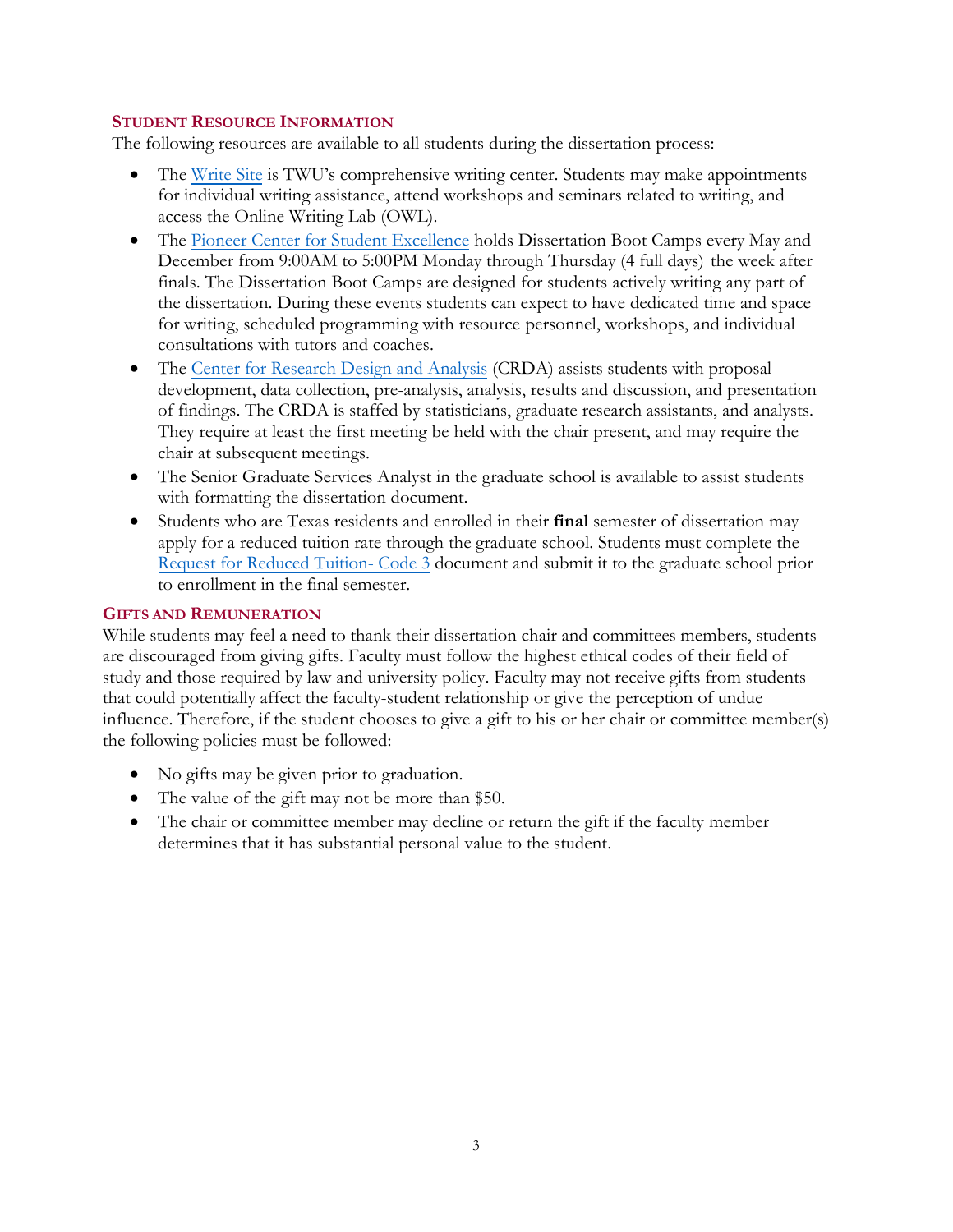# **THE DISSERTATION PROPOSAL**

### **PREREQUISITES FOR DISSERTATION PROPOSA**L

Prior to enrolling in FS 6983 Dissertation Proposal, the student must first complete all other coursework on the student's degree plan. Prior to scheduling the dissertation proposal, the student must successfully complete and pass the comprehensive examination, and be admitted to candidacy by the Graduate School.

#### **ABOUT THE DISSERTATION PROPOSAL**

The dissertation proposal details the nature of the student's research and the methods the student will employ. It also makes a case for the importance of the dissertation topic. The suggested dissertation proposal typically consists of the first four chapters of the dissertation, where chapter 1 is the introduction, chapter 2 outlines the conceptual framework and provides a review of the literature, chapter 3 is the method section, and chapter 4 is the analysis plans. The focus of the dissertation proposal is most often on the conceptual framework, methodology (e.g., research questions, hypotheses, sampling, data collection procedures, measures or interview guidelines), and analysis plans. The student will work closely with his or her chair to prepare the dissertation proposal.

#### **COMMUNICATING WITH THE DISSERTATION COMMITTEE**

The student should meet and consult with committee members throughout the preparation of the proposal for feedback and comments. This is an opportunity to utilize committee member expertise to enhance the quality and rigor of the dissertation proposal. Regular communication with committee members can help build confidence in preparing students for successful defense.

#### **PREPARING FOR THE DISSERTATION PROPOSAL**

Preparing for the dissertation proposal can feel overwhelming. The following has been found to help students prepare for the dissertation proposal:

- Identify areas of interest early in your studies and use coursework and assignments to explore interest areas, deepen understanding, and identify gaps in current literature.
- Attend dissertation proposals of other students.
- Begin very early to coordinate and schedule the date and time for the proposal. Faculty and chairs can often have very busy schedules. The earlier this is done, the easier scheduling can be accomplished.
- Make sure that the document has been reviewed for format and grammar that adheres to both graduate school and APA standards.
- Maximize the opportunity to identify committee member concerns by meeting with committee members throughout the preparation process.
- Meet with the dissertation chair to identify and prepare for questions or issues that might be raised by committee members during the defense.
- Organize the presentation in a manner that clearly and succinctly explains the proposed research study, the methodology being proposed, the analysis plan, and how it fits with other scholarship within the student's field of study.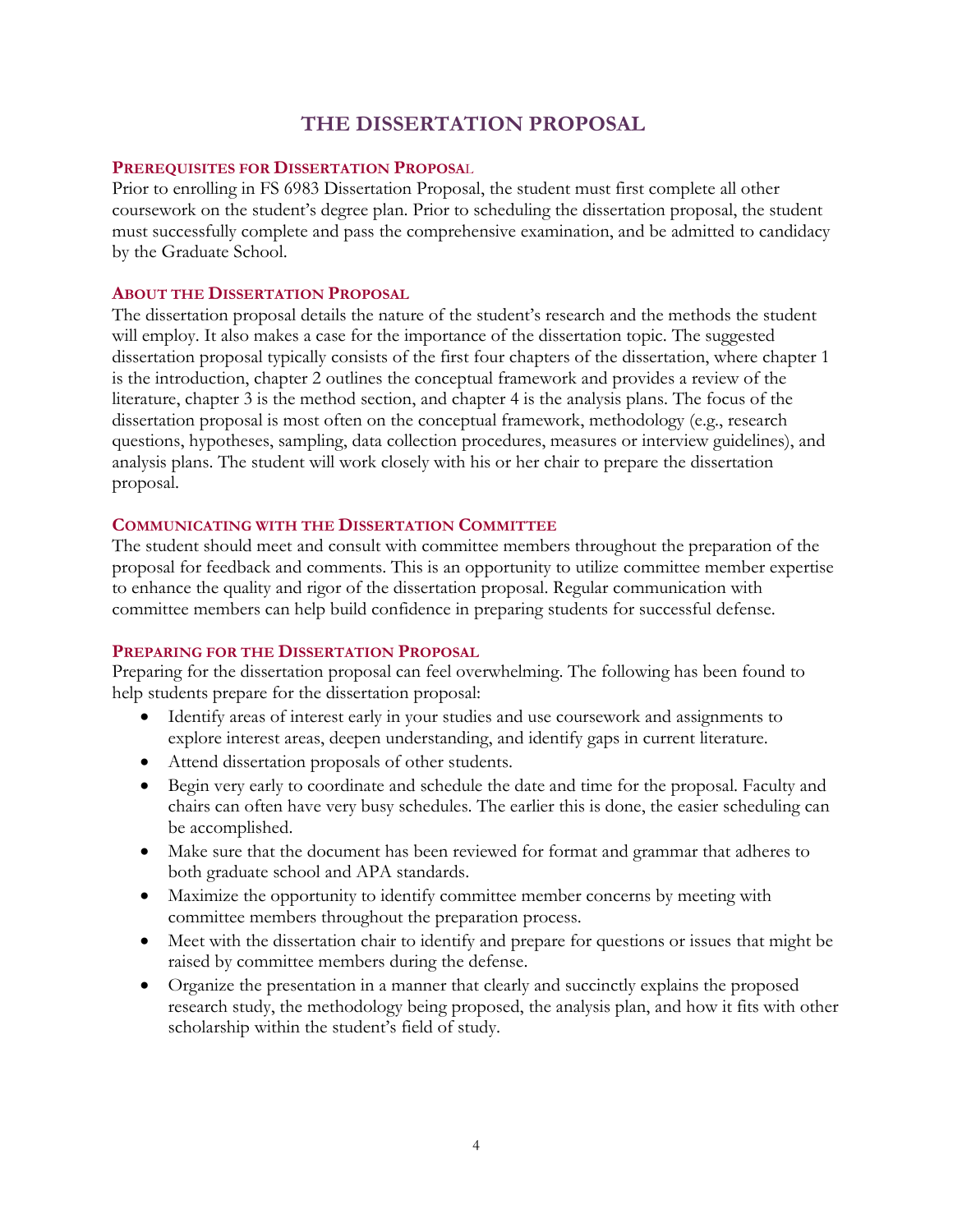## **SCHEDULING THE DISSERTATION PROPOSAL**

When the chair approves the dissertation proposal, the student will schedule a dissertation proposal. It is the student's responsibility to find a date and time that all committee members can attend. The dissertation proposal requires the presence of all three committee members. When setting a date for the dissertation proposal, the following policies must be followed:

- All dissertation committee members must have **at least 10 working days** to review the final proposal approved by the chair. Therefore, the dissertation proposal cannot be set less than 10 working days prior to the final dissertation proposal being sent out to committee members. Some committee members require a hard copy and others an electronic copy of the final proposal. It is the student's responsibility to give the final proposal in the form (electronic or paper) preferred by the committee member.
- No dissertation proposal may be scheduled during finals week, university or student holidays, or between regular semesters.
- Dissertation proposals can only be scheduled during Summer semesters if all dissertation committee members have a university appointment during the regular Summer semester.

Once a dissertation proposal meeting date is selected, the student will work with the chair to reserve a room with any audio-visual equipment required for the dissertation proposal. The student is responsible to send a reminder email to all committee members 24 hours prior to the meeting time.

## **THE DISSERTATION PROPOSAL PRESENTATION AND DEFENSE MEETING**

Students are encouraged to dress professionally for this event. Business attire is appropriate. Jeans, open shirts, sport shoes, shorts, etc. are not appropriate. The student is also responsible to test all audio-visual equipment prior to the meeting. The student should arrive at least 15 minutes prior to the scheduled time to test all equipment. The public is welcome to attend the dissertation proposal, including friends, family, and colleagues. As a reminder, the dissertation proposal is a professional presentation and oral examination of the student's dissertation document. All those in attendance are expected to maintain professional academic decorum.

The dissertation proposal typically lasts about 2 hours and involves the following:

- 1. **Proposal Presentation** (15-30 minutes; open to public)
	- Using presentation software (e.g., PowerPoint, Prezi, Sway), the student will provide an overview of the dissertation proposal. The purpose of the presentation is to demonstrate that the student can clearly and succinctly represent the proposal to other professionals. The presentation should provide a succinct, yet thorough, overview of the relevant literature, theoretical underpinnings, proposed methodology, and analysis plan. It should also demonstrate how the proposed study fits with other scholarship within the student's field of study.
	- Following the proposal demonstration, the chair will invite those in attendance to ask questions to the student.
- 2. **Public Defense** (5-15 minutes; open to the public)
	- The chair will ask the audience for any questions or comments related to the presentation and dissertation document. At the conclusion of this section, the chair will ask that attendees leave the room.
- 3. **Proposal Defense** (45-60 minutes; open to current students, faculty, and administrators)
	- The proposal defense is an opportunity for students to defend their science. This is achieved through committee members asking questions pertaining to current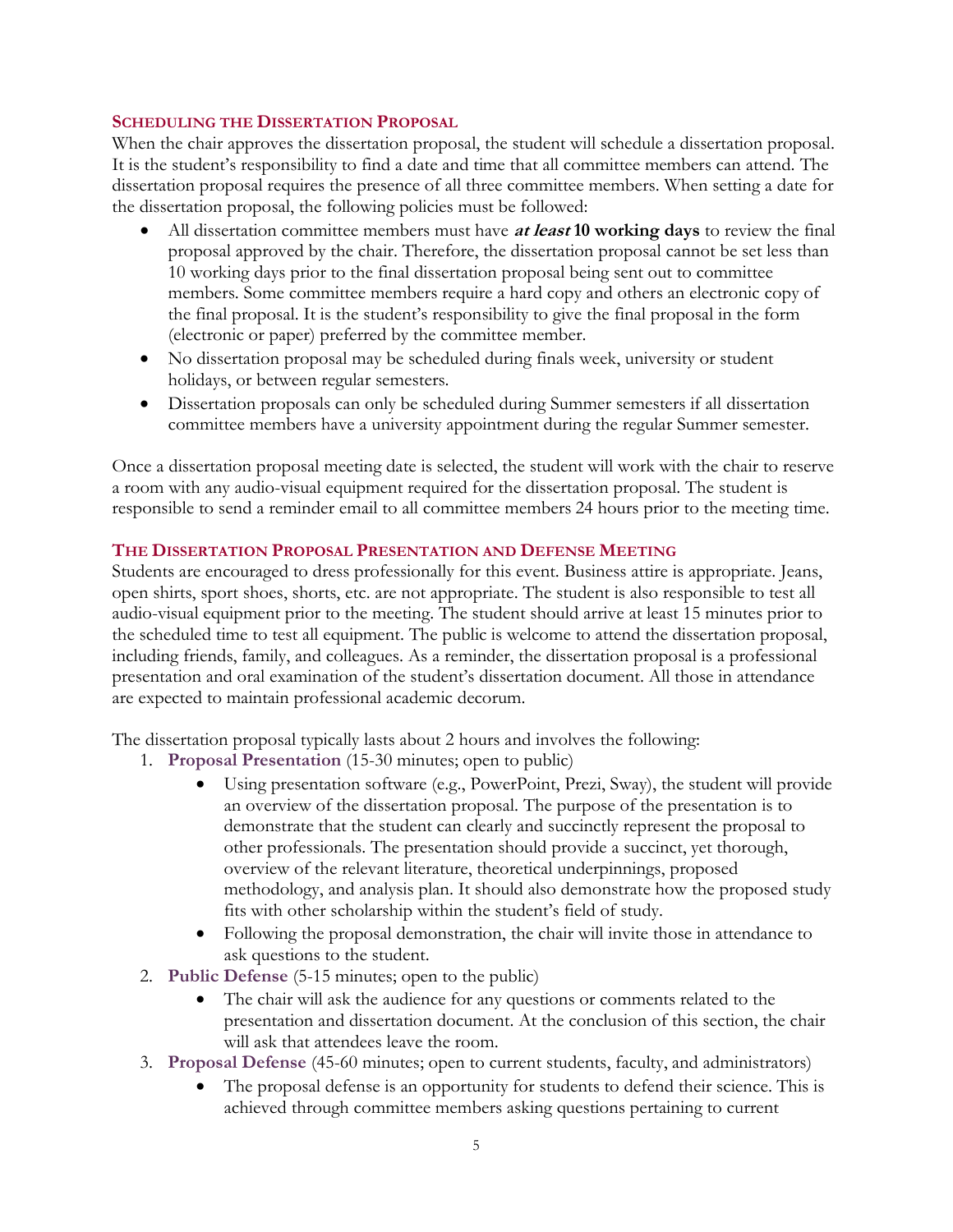literature on the topic, methodological decisions, and implications of the work for the field.

- Students are expected to present with advanced knowledge in their area of the dissertation (literature, methodology, implications) and be prepared to defend this area and to support research decisions using scholarly resources. Students should be prepared to justify decisions, synthesize information, and explain the research content, methodology, and analysis.
- committee members in a professional, academic manner. At times committee members may give differing or even opposing suggestions and critiques. It is • Students should be able to independently respond to the questions posed by students' responsibility to consider these suggestions and justify or explain their decisions to incorporate or not incorporate feedback from committee members.

## 4. **Dissertation Committee Evaluation** (15-30 minutes; closed to public)

- The dissertation committee dismisses the student from the room to discuss the merits of the dissertation proposal and the student's responses to concerns raised by the dissertation committee. The committee will decide whether the student's dissertation proposal is: (a) Accepted, (b) Revise with Minor Revisions, or (c) Revise and Re-Defend.
	- **Accepted** signifies no revisions or edits are required. The student may proceed to finalize the dissertation proposal (outlined below).
	- **Revise with Minor Revisions** signifies that the requested edits are minor in nature. There may be a small or large number of minor revisions requested. The changes will be reviewed by the chair and may also be required to be reviewed by committee members. Once the chair has approved the requested revisions, the student may proceed to finalize the dissertation proposal (outlined below).
	- **Revise and Re-Defend** signifies that there are substantial revisions that must be completed. The changes must be reviewed by the chair and the dissertation committee member(s) who requested the changes. The student must then re-defend his or her dissertation proposal in a subsequent dissertation proposal meeting.
- 5. **Dissertation Committee Decision** (10-20 minutes; closed to public)
	- The chair will invite the student back into the room to inform the student of the dissertation committee's decision and to clarify any revisions that are expected.

### **COMPLETING THE DISSERTATION PROPOSAL**

The dissertation proposal meeting is just one part of the dissertation proposal process. Data collection cannot begin until the following tasks are completed and the dissertation proposal process is complete. The student will not be permitted to graduate without completion of these tasks.

## **1. Dissertation Proposal Edits**

Working with the dissertation chair, the student must respond to edits or changes requested by committee members at the dissertation proposal meeting. All edits and changes must be approved by the committee members.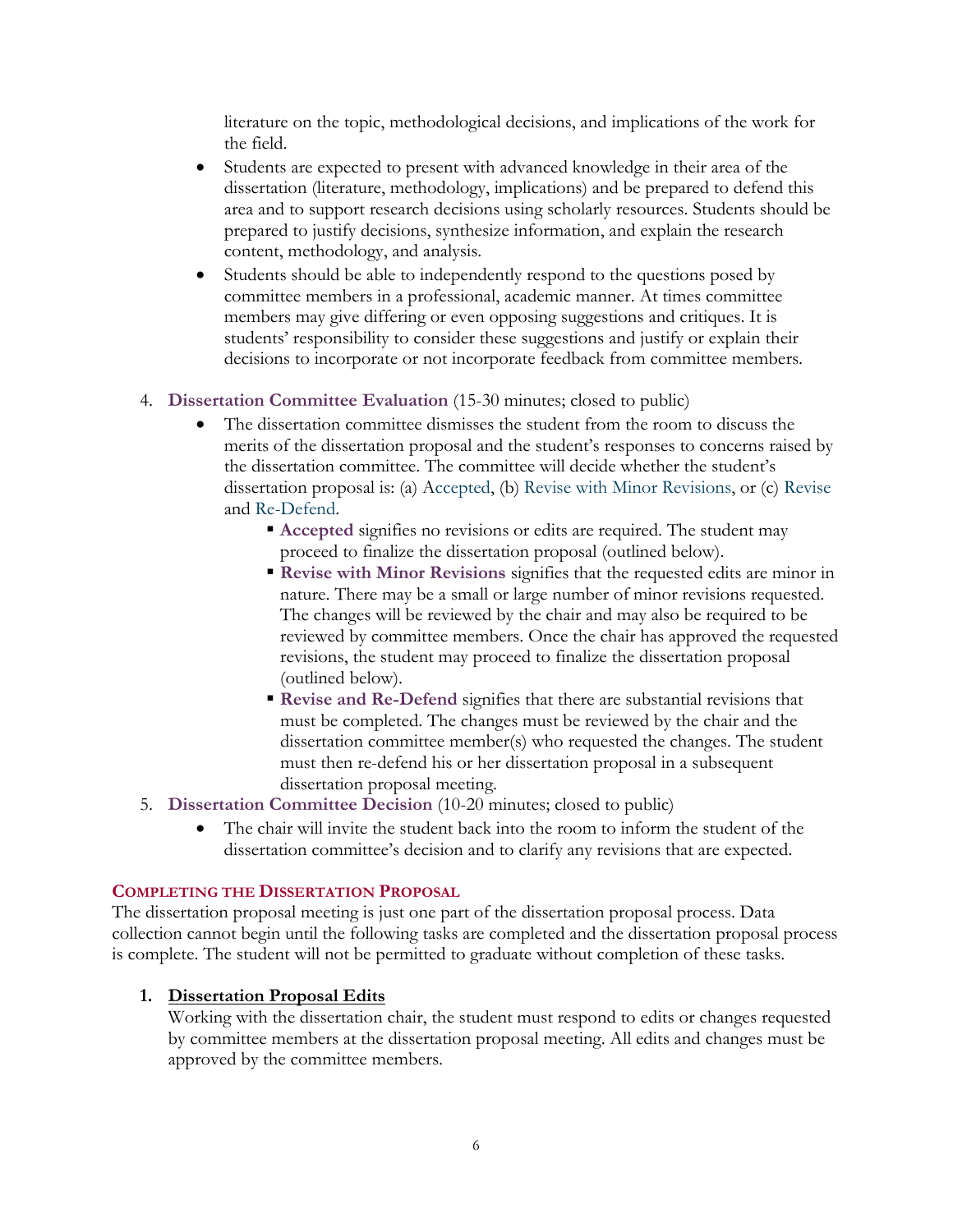## **2. Human Subjects Training**

Once the dissertation committee has approved all edits to the dissertation proposal, both the chair and the student must complete two online trainings, Responsible Conduct in Research (RCR) and the IRB's required Human Subjects training.

## **3. Institutional Review Board**

The student is responsible for following the guidelines to obtain approval from the Institutional Review Board (IRB) of the university. Students must determine the level of review necessary for the dissertation study (exempt, expedited, or full) and complete the appropriate application form on the IRB's website. Once completed, the IRB application must be approved by the dissertation chair and the department chair prior to submission to the IRB. The student's and dissertation chair's NIH training certificates must be submitted with the IRB application.

 receive approval from the IRB **before** any changes are implemented. If at any time the student, in consultation with the chair, decides to make any modification to the study (e.g., changes to data collection sites, consent forms, questionnaires, or interviews), the student must submit a Modification of an Approved Study to the IRB and

## **4. Department Chair Approval**

The prospectus must be approved by the department chair before it is submitted to the graduate school. The department chair requires at least 10 work days to review the prospectus, and may require further edits before approving the prospectus. Any edits requested by the department chair must be approved by the dissertation chair before resubmitting the document to the department chair.

## **5. Graduate School Approval**

The final step of the dissertation proposal is to receive approval from the graduate school. \*Data collection cannot begin until the graduate school approves the dissertation proposal. In order to receive approval, the student must submit the following to the graduate school:

- Prospectus Cover Sheet (see graduate school forms for a copy)
- **Prospectus (A 10- page maximum** condensed version of the dissertation proposal)
- Copy of the IRB Approval Letter
- **RCR** Training Certificate (student and chair)
- External Agency Approval Letter (if applicable)

\**Failure to receive approval from the graduate school prior to data collection may result in the student's graduation being delayed, including rejection of the completed dissertation requiring recollection of all data.* 

Once graduate school approval is received, students may begin enrolling in FS 6993 Dissertation and begin data collection, analysis, and writing the final chapters of the dissertation document. Students must be enrolled in FS 6993 while collecting data and working on the dissertation document. If they are not enrolled in FS 6993, the student may not receive guidance from the chair.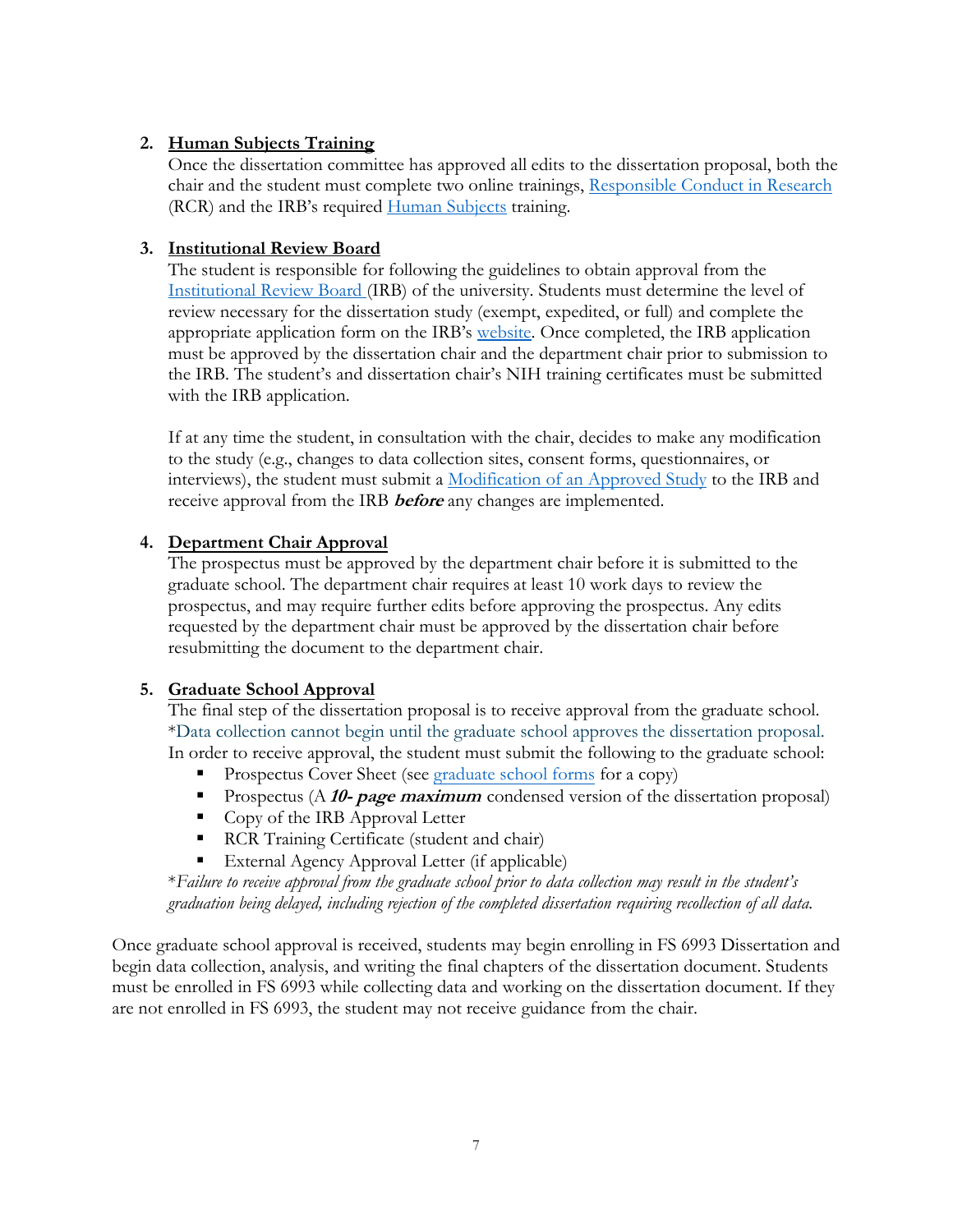# **THE DISSERTATION DEFENSE**

## **PREPARING THE DISSERTATION DOCUMENT**

The dissertation document should reflect the highest standards of research and scholarship. In preparing the dissertation document, students will follow the directions from the "Formatting Navigator" and "Guide to Thesis and Dissertation Preparation" found on the graduate school forms website. All headers, tables, figures, and writing style should be consistent with APA standards and those consistent with the student's major field of study.

Most commonly, the dissertation document is divided into 5 chapters that correspond to the major sections of an empirical article, namely: introduction, literature review and conceptual framework, method, results, and discussion. However, not all dissertation studies may fit that organization structure. The student should work closely with the chair to organize the dissertation chapters. The dissertation should also have a table of contents and appendices for tables, figures, and the study's documents (e.g., consent forms, questionnaires, etc.). The length of the dissertation will depend on the direction of the chair, the nature of the study, and the experience of the student.

### **COMMUNICATING WITH THE DISSERTATION COMMITTEE**

The student should meet and consult with committee members throughout the completion of the dissertation for assistance with struggles and obstacles in data collection, analysis, and reporting. This is an opportunity to utilize committee member expertise to enhance the quality and rigor of the dissertation document. Regular communication with committee members can help build confidence in preparing students for successful defense.

### **PREPARING FOR THE DISSERTATION DEFENSE**

Preparing for the dissertation proposal can feel overwhelming. The following has been found to help students prepare for the dissertation proposal:

- Attend dissertation defenses of other students.
- Begin very early to coordinate and schedule the date and time for the proposal. Faculty and chairs can often have very busy schedules. The earlier this is done, the easier scheduling can be accomplished.
- Make sure that the document has been reviewed for format and grammar that adheres to both graduate school and APA standards.
- Maximize the opportunity to identify committee member concerns by meeting with committee members throughout the preparation process.
- Meet with the dissertation chair to identify and prepare for questions or issues that might be raised by committee members during the defense.
- Organize the presentation in a manner that clearly and succinctly explains the completed research study, including: the theoretical underpinnings, the methodology that was implemented, any changes made after the dissertation proposal, analysis results, and how the findings fit with other scholarship within the student's field of study.

### **SCHEDULING THE DISSERTATION DEFENSE**

Once the student's chair has approved the dissertation document, the student will schedule the dissertation defense. It is the student's responsibility to find a date and time that all committee members can attend. The dissertation defense requires the presence of all three committee members. When setting a date for the dissertation defense, the following policies must be followed: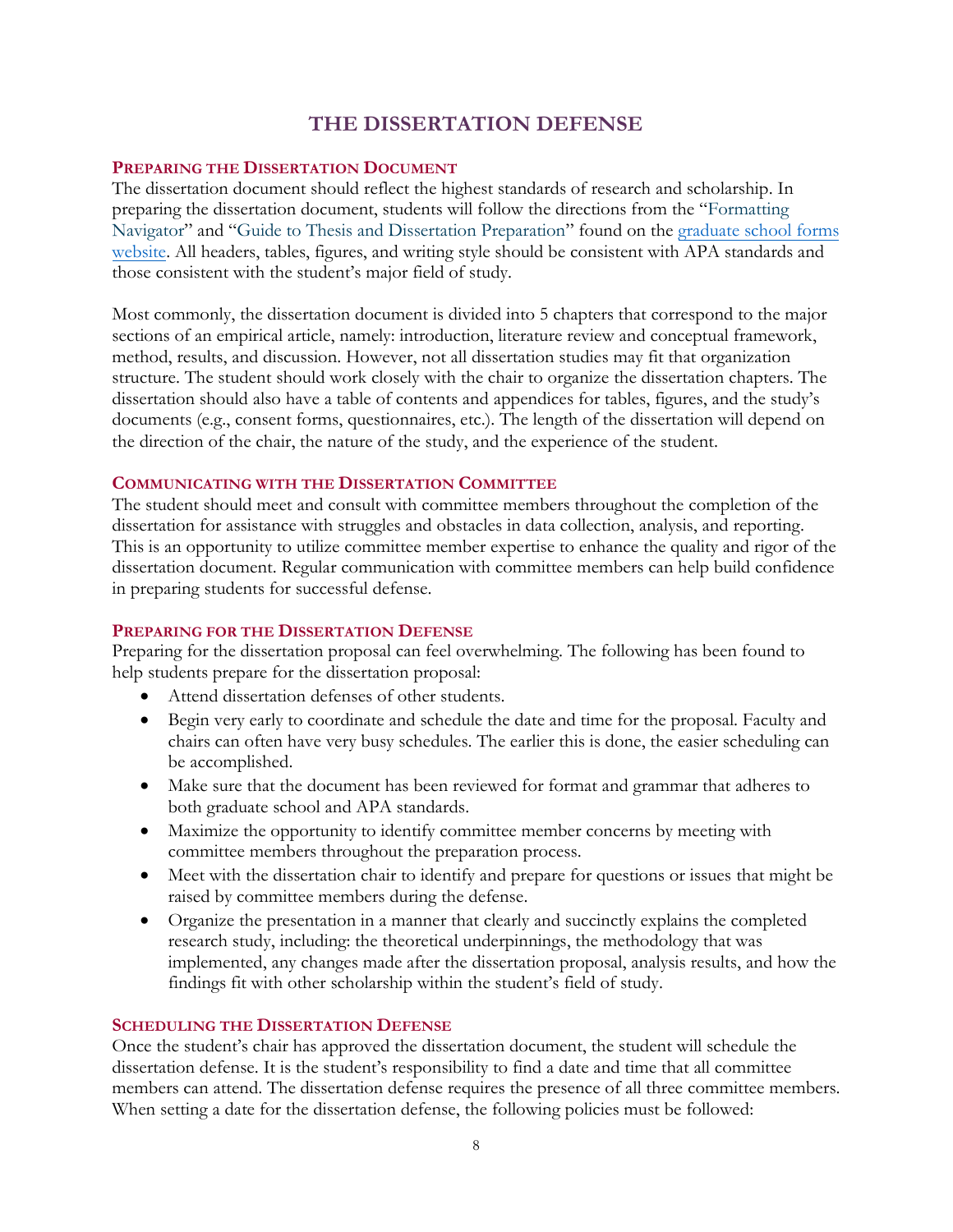- All dissertation committee members must have **at least 10 working days** to review the final proposal approved by the chair. Therefore, the dissertation proposal cannot be set less than 10 working days prior to the final dissertation proposal being approved by the chair and sent out to committee members. Some committee members require a hard copy and others an electronic copy of the final proposal. It is the student's responsibility to give the final proposal in the form (electronic or paper) preferred by the committee member.
- No dissertation defense may be scheduled during finals week, university or student holidays, or between regular semesters.
- The dissertation defense can only be scheduled during Summer semesters if all dissertation committee members have a university appointment during the regular Summer semester.
- The student will contact the Department of Human Development, Family Studies, & Counseling office to schedule a room with a capacity of at least 15 people.
- The student will contact the Department of Human Development, Family Studies, & Counseling *at least 2 weeks* prior to the defense date to post public announcements of the dissertation defense.
- The student will send a reminder to all committee members one to two days prior to the meeting time.

## **Reminder of Graduation Deadlines**

When scheduling the dissertation defense, students must be mindful of the graduation deadlines. Oftentimes, in order to graduate in the same semester as the defense, a student must schedule the dissertation defense prior to mid-semester. The student should work very carefully with the chair in determining the most appropriate time for the dissertation defense. As is outlined below, the dissertation defense meeting is just one step of finalizing the dissertation document. Therefore, **the dissertation defense must be scheduled at least 5 weeks prior to the due date for the certificate of final examination.** It is the student's responsibility to be sure all forms and deadlines are met. If appropriate dissertation deadlines and approval forms are not met, graduation may be delayed.

## **THE DISSERTATION DEFENSE**

Students are encouraged to dress professionally for this event. Business attire is appropriate. Jeans, open shirts, sport shoes, shorts, etc. are not appropriate. The student is also responsible to test all audio-visual equipment prior to the meeting. The student should arrive at least 15 minutes prior to the scheduled time to test all equipment and bring a copy of the Certificate of Final Examination. The public is welcome to attend the dissertation defense, including friends, family, and colleagues. As a reminder, the dissertation defense is a professional presentation and oral examination of the student's dissertation document. All those in attendance are expected to maintain professional academic decorum. **Celebrations are to be delayed until after the Graduate School has accepted the document.** 

The dissertation defense typically lasts about 2 hours and involves the following:

- 1. **Introductions** (5-10 minutes; open to public)
	- The chair will introduce the student and dissertation committee members to those in attendance.
- 2. **Dissertation Presentation** (20-30 minutes; open to public)
	- Using presentation software (e.g., PowerPoint, Prezi, Sway), the student will provide an overview of the dissertation. The purpose of the presentation is to demonstrate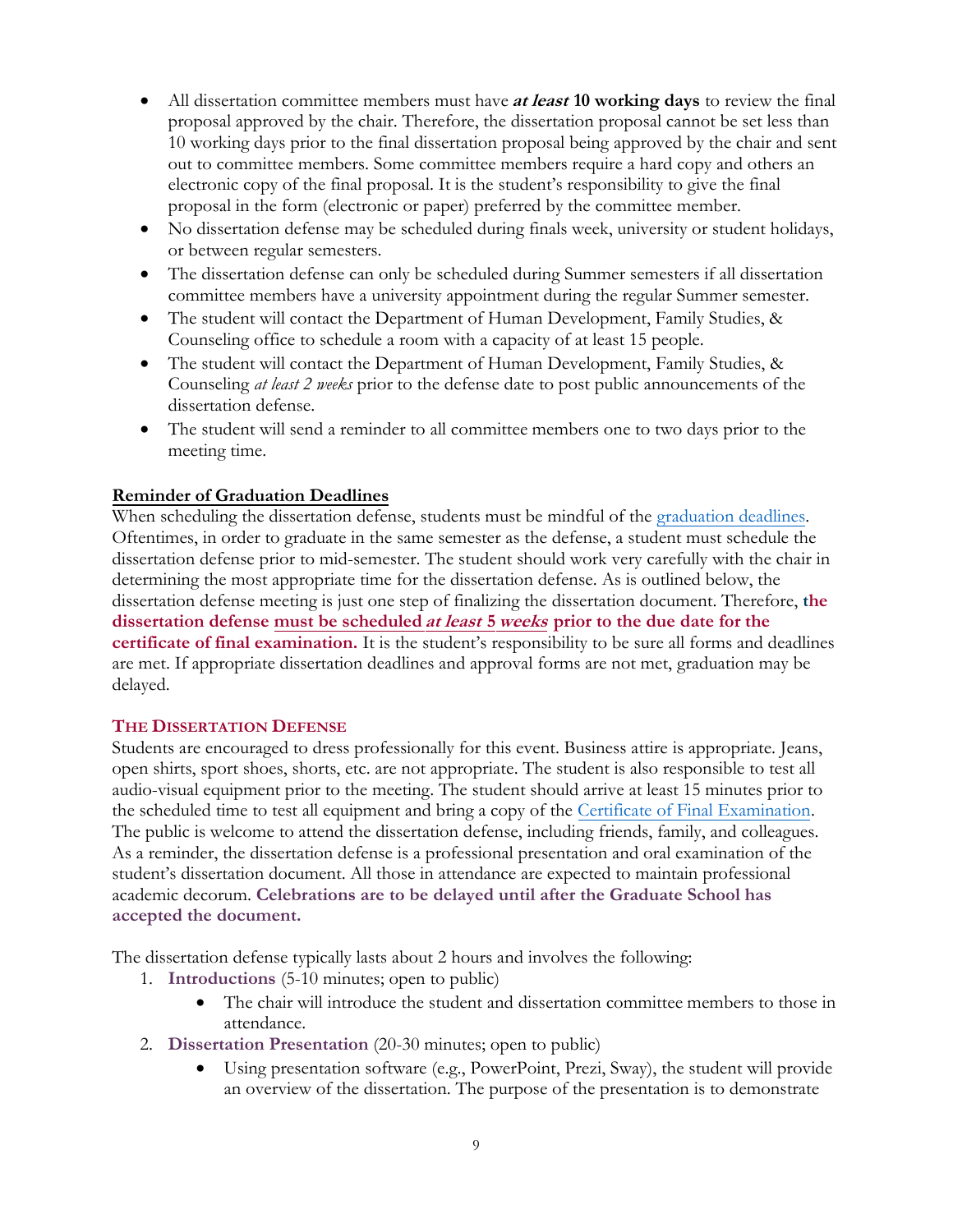that the student can clearly and succinctly represent the completed dissertation to other professionals. The presentation should provide an overview of the conceptual framework, methodology, analysis, implications, and how the findings fit with other scholarship within the student's field of study.

- 3. **Public Defense** (5-15 minutes; open to the public)
	- The chair will ask the audience for any questions or comments related to the presentation and dissertation document. At the conclusion of this section, the chair will ask that the audience leave the room.
- 4. **Dissertation Defense** (45-60 minutes; open to current students, faculty, and administrators)
	- The dissertation defense is an opportunity for students to defend their science. This is achieved through committee members asking questions pertaining to any part of the dissertation, such as: current literature on the topic, methodological decisions, analyses, representations of findings, study limitations, and implications of the work for the field.
	- Students are expected to present with advanced knowledge in their area of the dissertation (literature, methodology, analysis, implications) and be prepared to defend this area and to support research decisions using scholarly resources. Students should be prepared to justify decisions, synthesize information, and explain any part of the dissertation document.
	- Students should be able to independently respond to the questions posed by committee members in a professional, academic manner. At times committee members may give differing or even opposing suggestions and critiques. It is students' responsibility to consider these suggestions and justify or explain their decisions to incorporate or not incorporate feedback from committee members.
- 5. **Dissertation Committee Evaluation** (15-30 minutes; closed to public)
	- The dissertation committee dismisses the student from the room to discuss the dissertation document and student's responses to concerns and questions from the dissertation committee. At this time the dissertation committee will discuss the merits of the completed work, including the student's presentation, and decide whether the student's dissertation defense is: (a) Accepted, (b) Revise with Minor Revisions, or (c) Revise and Re-Defend.
		- **Accepted** signifies no revisions or edits are required. The Certificate of Final Examination and Signature Page may be signed at the time of the dissertation defense.
		- **Revise with Minor Revisions** signifies that the requested edits are minor in nature. There may be a small or large number of minor revisions requested. The changes will be reviewed by the chair and may also be required to be reviewed by committee members. The Certificate of Final Examination and Signature Page may be signed at the time of the dissertation defense.
		- **Revise and Re-Defend** signifies that there are substantial revisions that must be completed. The changes must be reviewed by the chair and the dissertation committee member(s) who requested the changes. The student must then re-defend his or her dissertation document in a subsequent dissertation defense. The Certificate of Final Examination and The Signature Page will be signed by all committee members after the student has received Accepted or Revise with Minor Revisions at a subsequent dissertation defense.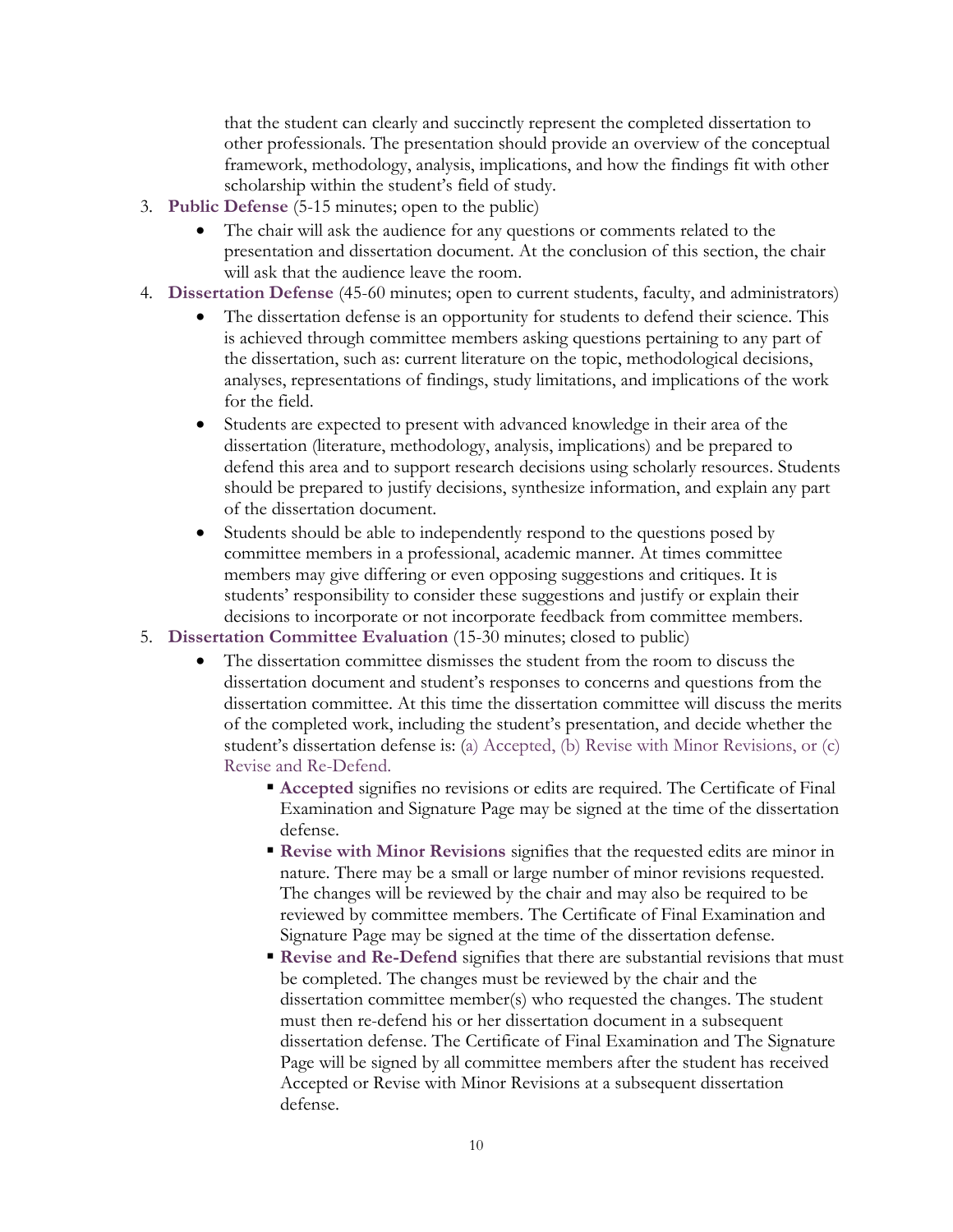- 6. **Dissertation Committee Decision** (10-20 minutes; closed to public)
	- The chair will invite the student back into the room to inform the student of the dissertation committee's decision and to clarify the revisions that are expected.

## **FINALIZING AND SUBMITTING THE DISSERTATION DOCUMENT**

The dissertation defense meeting is just one part of completing the dissertation. After the student has satisfactorily passed the dissertation defense, the student must complete the tasks below. The student will not be permitted to graduate without completion of these tasks.

## **1. Dissertation Proposal Edits**

Working with the dissertation chair, the student must respond to edits or changes requested by committee members at the dissertation defense meeting. All edits and changes must be approved by the committee members.

## **2. Certificate of Final Examination**

Once the dissertation committee approves the dissertation as "Accepted," the student will prepare the Certificate of Final Examination and obtain signatures from all committee members and the Department of Human Development, Family Studies, & Counseling chair. The student will then forward the document to the graduate school.

## **3. Signature Page**

After all revisions have been completed and approved by the dissertation committee, the student will prepare the Signature Page (located in the Formatting Navigator on the graduate school forms website) and obtain signatures from all committee members and the Department of Human Development, Family Studies, & Counseling chair. The student will then forward the document to the graduate school.

## **4. Department Chair Approval**

The completed dissertation document must be approved by the department chair before it is submitted to the graduate reader. The department chair requires at least 10 work days to review the document, and may require further edits before approving the dissertation document. Therefore, the student must submit the completed dissertation document to the department chair in accordance with the academic calendar and in the format (hard copy or electronic) preferred by the department chair. Any edits requested by the department chair must be approved by the dissertation chair before resubmitting the document to the department chair.

## **5. Graduate School Approval**

The graduate school requires that all dissertations are reviewed by professional editors for grammar, structure, and formatting. The graduate school readers may require substantial edits before the graduate school will accept the final dissertation. It is the student's responsibility to complete any requested edits in the timeframe required by the graduate school.